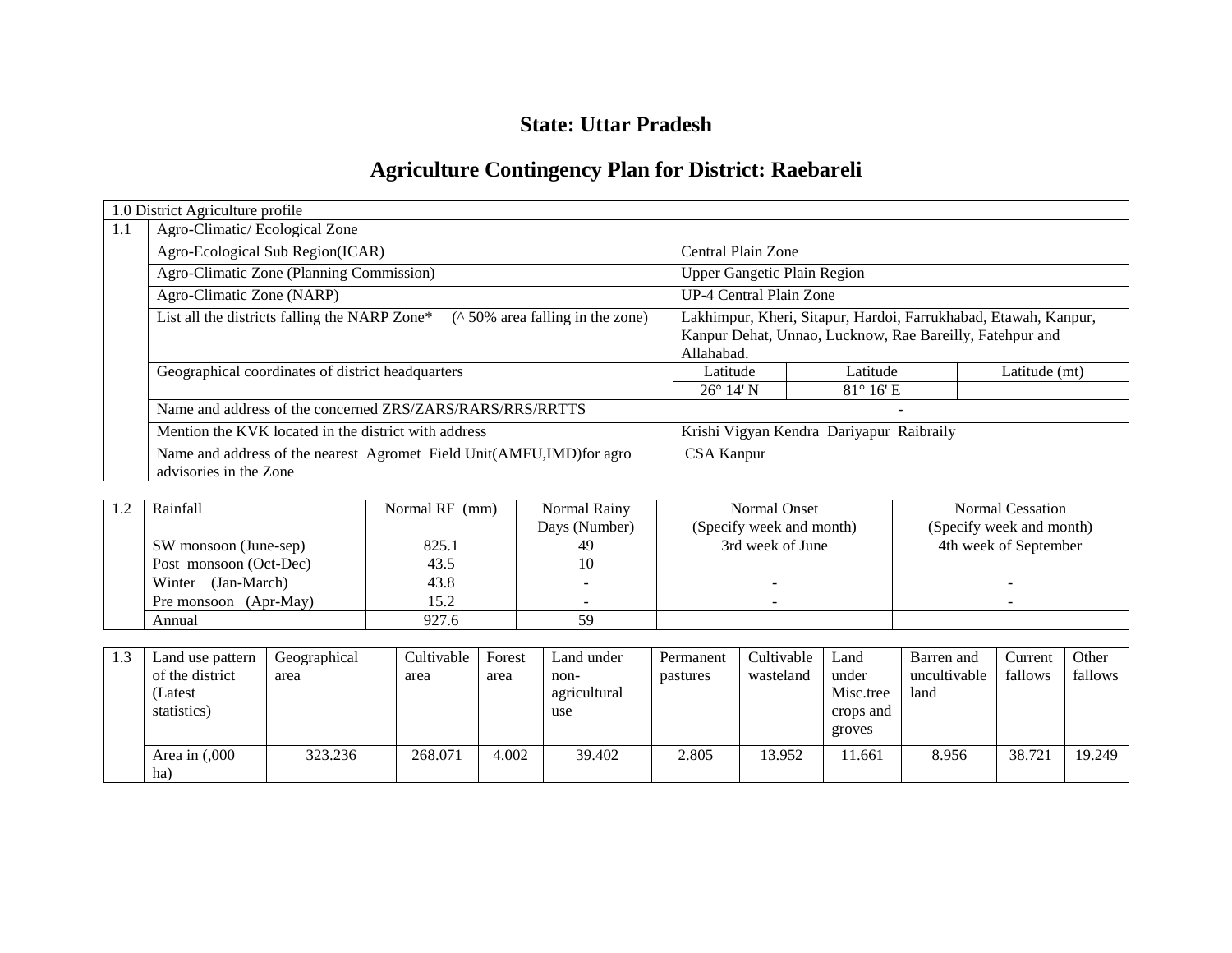| 1.4 | Major Soils                         | Area('000 ha)  | Percent(%) of total                                                                              |                                    |
|-----|-------------------------------------|----------------|--------------------------------------------------------------------------------------------------|------------------------------------|
|     | Deep loamy soil                     | 107.2          | 40 %                                                                                             |                                    |
|     | Deep, silty soils,                  | 160.8          | 60 %                                                                                             |                                    |
|     |                                     |                |                                                                                                  |                                    |
| 1.5 | Agricultural land use               | Area('000 hac) | Cropping intensity (%)                                                                           |                                    |
|     | Net sown area                       | 184.5          | 155.09%                                                                                          |                                    |
|     | Area sown more than once            | 101.6          |                                                                                                  |                                    |
|     | Gross cropped area                  | 286.1          |                                                                                                  |                                    |
|     |                                     |                |                                                                                                  |                                    |
| 1.6 | Irrigation                          | Area('000 ha)  |                                                                                                  |                                    |
|     | Net irrigation area                 | 161.1          |                                                                                                  |                                    |
|     | Gross irrigated area                | 243.2          |                                                                                                  |                                    |
|     | Rain fed area                       | 23.4           |                                                                                                  |                                    |
|     | Sources of irrigation(Gross Irr.    | Number         | Area('000 ha)                                                                                    | Percentage of total irrigated area |
|     | Area)                               |                |                                                                                                  |                                    |
|     | Canals                              |                | 110.8                                                                                            | 45.5                               |
|     | Tanks                               |                | 0.2                                                                                              | 0.1                                |
|     | Open wells                          |                | $\Omega$                                                                                         |                                    |
|     | Bore wells (Tube wells)             |                | 132.3                                                                                            | 54.4                               |
|     | Lift irrigation schemes             |                | NA                                                                                               |                                    |
|     | Micro-irrigation                    |                | <b>NA</b>                                                                                        |                                    |
|     | Other sources                       |                | $\overline{0}$                                                                                   |                                    |
|     | <b>Total Irrigated Area</b>         |                | 243.2                                                                                            |                                    |
|     | Pump sets                           | 84419          |                                                                                                  |                                    |
|     | No. of Tractors                     | 12411          |                                                                                                  |                                    |
|     | Groundwater availability and use*   | No of blocks-  | $(\% )$ area                                                                                     | Quality of water                   |
|     | (Data source: State/ Central Ground | Tehsils-       |                                                                                                  |                                    |
|     | water Department/Board)             |                |                                                                                                  |                                    |
|     | Over exploited                      |                |                                                                                                  |                                    |
|     | Critical                            |                |                                                                                                  |                                    |
|     | Semi-critical                       |                |                                                                                                  |                                    |
|     | Safe                                |                |                                                                                                  |                                    |
|     | Waste water availability and use    |                |                                                                                                  |                                    |
|     | Ground water quality                |                |                                                                                                  |                                    |
|     |                                     |                | *over-exploited groundwater utilization> 100%; critical: 90-100%; semicritical:70-90%; safe:<70% |                                    |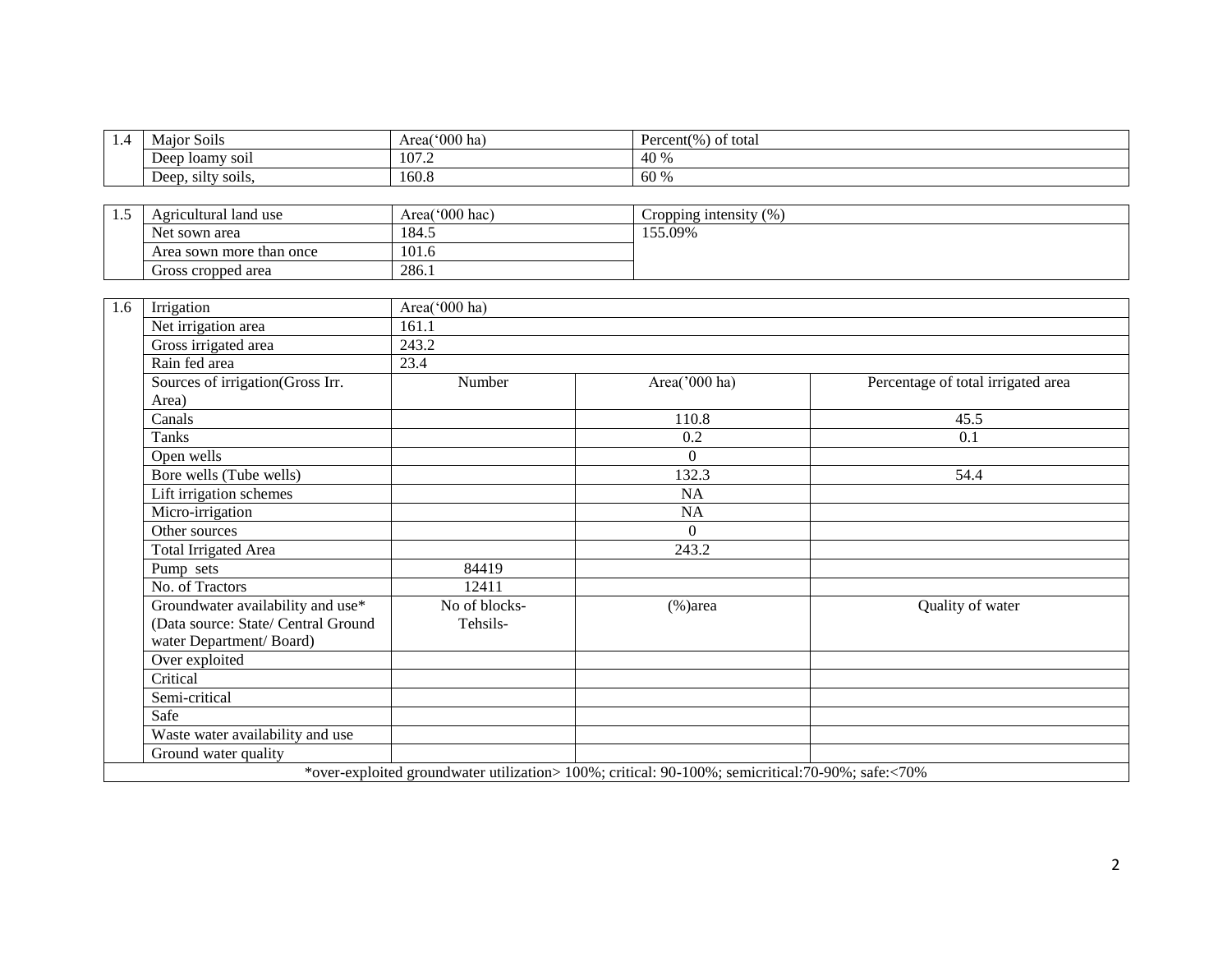### **1.7 Area under major field crops & (As per latest figures 2011-12)**

| 1.7 | Major field crops cultivated | Area(' $000$ ha)         |                          |                          |           |                          |                          |                          |       |
|-----|------------------------------|--------------------------|--------------------------|--------------------------|-----------|--------------------------|--------------------------|--------------------------|-------|
|     |                              | Kharif                   |                          |                          | Rabi      |                          |                          |                          | Total |
|     |                              | Irrigated                | Rain fed                 | Total                    | Irrigated | Rain fed                 | Total                    |                          |       |
|     | Rice                         | 85.6                     |                          | 85.6                     | 0         | $\overline{0}$           | 0                        | U                        | 85.6  |
|     | Wheat                        |                          |                          |                          | 131.5     | 0.03                     | 131.5                    |                          | 131.5 |
|     | Juar                         | 0                        | 6.8                      | 6.8                      |           | $\overline{\phantom{0}}$ | $\overline{\phantom{a}}$ | $\overline{\phantom{a}}$ | 6.8   |
|     | Redgram                      |                          | 5.8                      | 5.8                      | -         | $\overline{\phantom{a}}$ | $\overline{\phantom{0}}$ | $\overline{\phantom{0}}$ | 5.8   |
|     | Rapeseed Mustard             |                          | $\overline{\phantom{0}}$ | $\overline{\phantom{a}}$ | 5.9       | 0.2                      | 6.1                      | $\overline{\phantom{0}}$ | 6.    |
|     | Potato                       | $\overline{\phantom{0}}$ | $\overline{\phantom{0}}$ | $\overline{\phantom{a}}$ | 4.2       | $\Omega$                 | 4.2                      | $\sim$                   | 4.2   |

| 1.7 | <b>Major Fodder crops cultivated</b> | Area(ha) | Total |
|-----|--------------------------------------|----------|-------|
|     | Kharif                               | 3028     | 3028  |
|     | Rabi                                 | 2016     | 2016  |
|     | Summer                               | 811      | 811   |
|     | Total                                | 5855     | 5855  |

#### **1.8 Production and productivity of major crops (Average of last 5 years)**

| 1.7 | Major field crops |                          |              |                          |                          | Area('000 ha)            |                          |            |              |            |
|-----|-------------------|--------------------------|--------------|--------------------------|--------------------------|--------------------------|--------------------------|------------|--------------|------------|
|     | cultivated        | Kharif                   |              |                          | Rabi                     |                          | Summer                   |            | Total        | Crop       |
|     |                   | Production               | Productivity | Production               | Productivity             | Production               | Productivity             | Production | Productivity | residue as |
|     |                   | (5000)                   | (KG/HA)      | (000 T)                  | (KG/HA)                  | (5000T)                  | (KG/HA)                  | (000T)     | (KG/HA)      | fodder     |
|     |                   |                          |              |                          |                          |                          |                          |            |              | (000)      |
|     |                   |                          |              |                          |                          |                          |                          |            |              | tons)      |
|     | Rice              | 253.7                    | 2196         | $\overline{\phantom{a}}$ |                          |                          |                          | 253.7      | 2196         | <b>NA</b>  |
|     | Wheat             | $\overline{\phantom{a}}$ |              | 424.4                    | 2564                     |                          | $\overline{\phantom{a}}$ | 424.4      | 2564         | NA         |
|     | Juar              | 7.1                      | 866          | $\overline{\phantom{a}}$ | $\overline{\phantom{a}}$ |                          | $\overline{\phantom{a}}$ | 7.1        | 866          | <b>NA</b>  |
|     | Redgram           | 5.3                      | 758          | $\overline{\phantom{a}}$ | -                        | $\overline{\phantom{0}}$ | $\overline{\phantom{a}}$ | 5.3        | 758          | <b>NA</b>  |
|     | Rapeseed Mustard  | $\overline{\phantom{0}}$ |              | 6.4                      | 920                      |                          | $\overline{\phantom{a}}$ | 6.4        | 920          | NA         |
|     | Potato            | $\overline{\phantom{0}}$ | $\sim$       | 73.1                     | 14800                    | $\overline{\phantom{0}}$ | $\overline{\phantom{a}}$ | 73.1       | 14800        | <b>NA</b>  |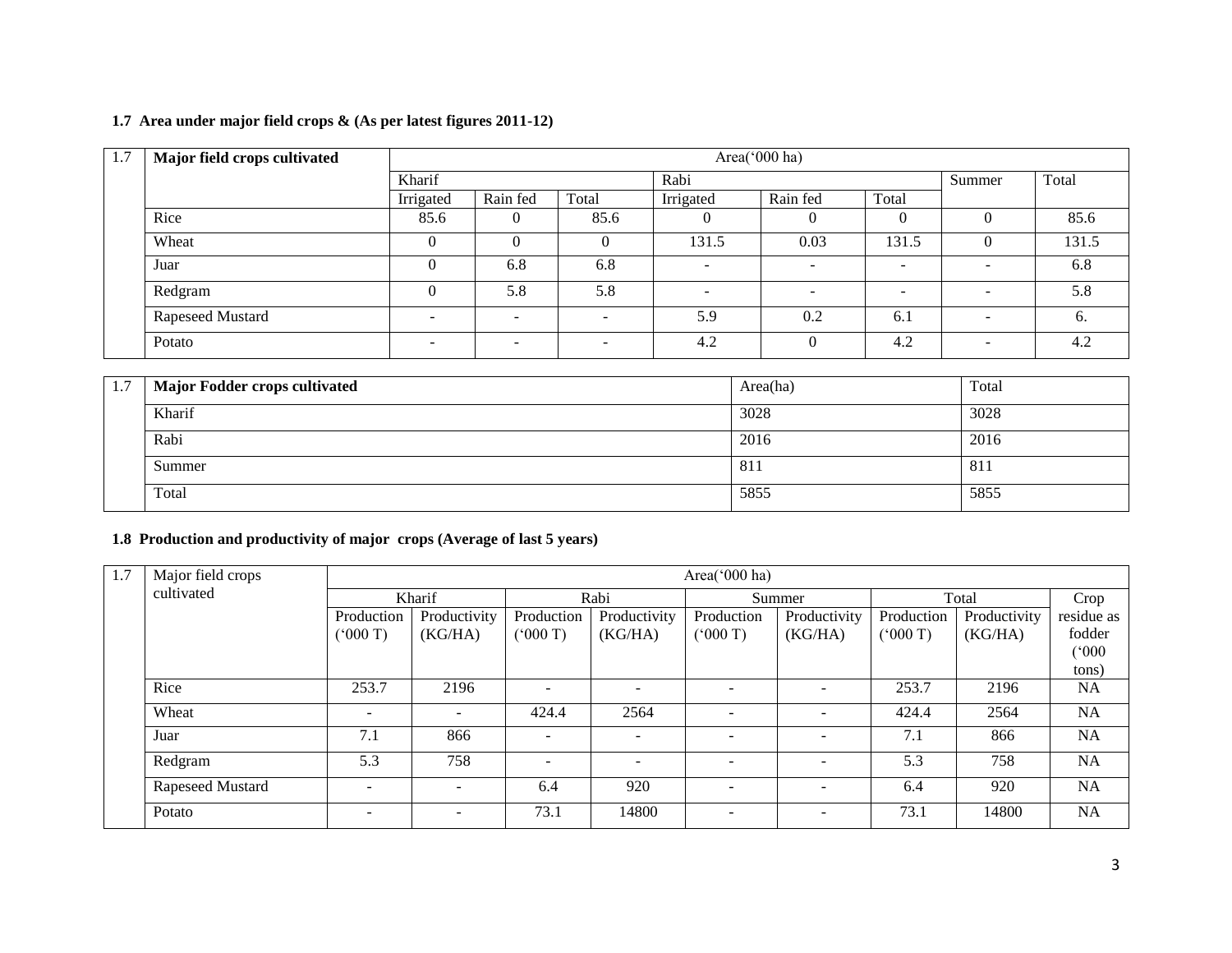#### **1.9 Live stock**

| Livestock(year 2007)                           | Male(000) | Female $(000)$ | Total(000) |
|------------------------------------------------|-----------|----------------|------------|
| Non descriptive Cattle (local low yielding)    | 244.1     | 267.9          | 512.1      |
| Improved cattle                                | 0.018     | 0.095          | 0.113      |
| <b>Crossbred Cattle</b>                        | 7.466     | 17.234         | 24.700     |
| Non descriptive Buffaloes (local low yielding) | 32.238    | 115.947        | 148.185    |
| <b>Descript Buffaloes</b>                      | 29.217    | 149.117        | 178.334    |
| Goat                                           | 125.253   | 208.215        | 333.468    |
| Sheep                                          |           |                | 27.876     |
| Other (Camel, Pig, Yak etc)                    |           |                | 73.238     |
| Commerical dairy farms (number)                |           |                | 0.000      |

| 1.14   Include Digital maps of the district for | Location map of district within State as Annexure I | Enclosed: Yes |
|-------------------------------------------------|-----------------------------------------------------|---------------|
|                                                 |                                                     |               |
|                                                 | Mean annual rainfall as Annexure 2                  | Enclosed: Yes |
|                                                 | Soil map as Annexure 3                              | Enclosed: Yes |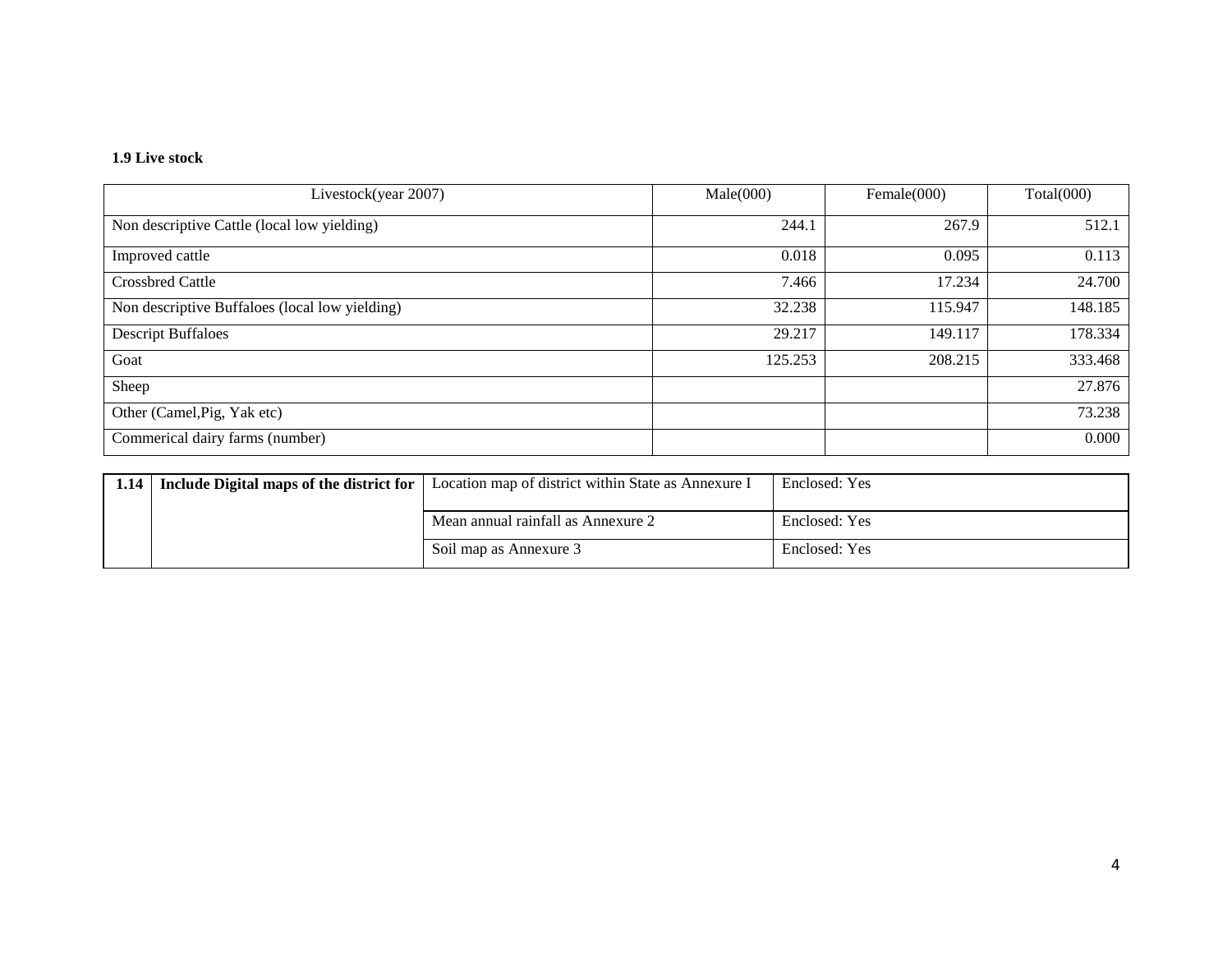## Annexure I

Location map of Raebareli district

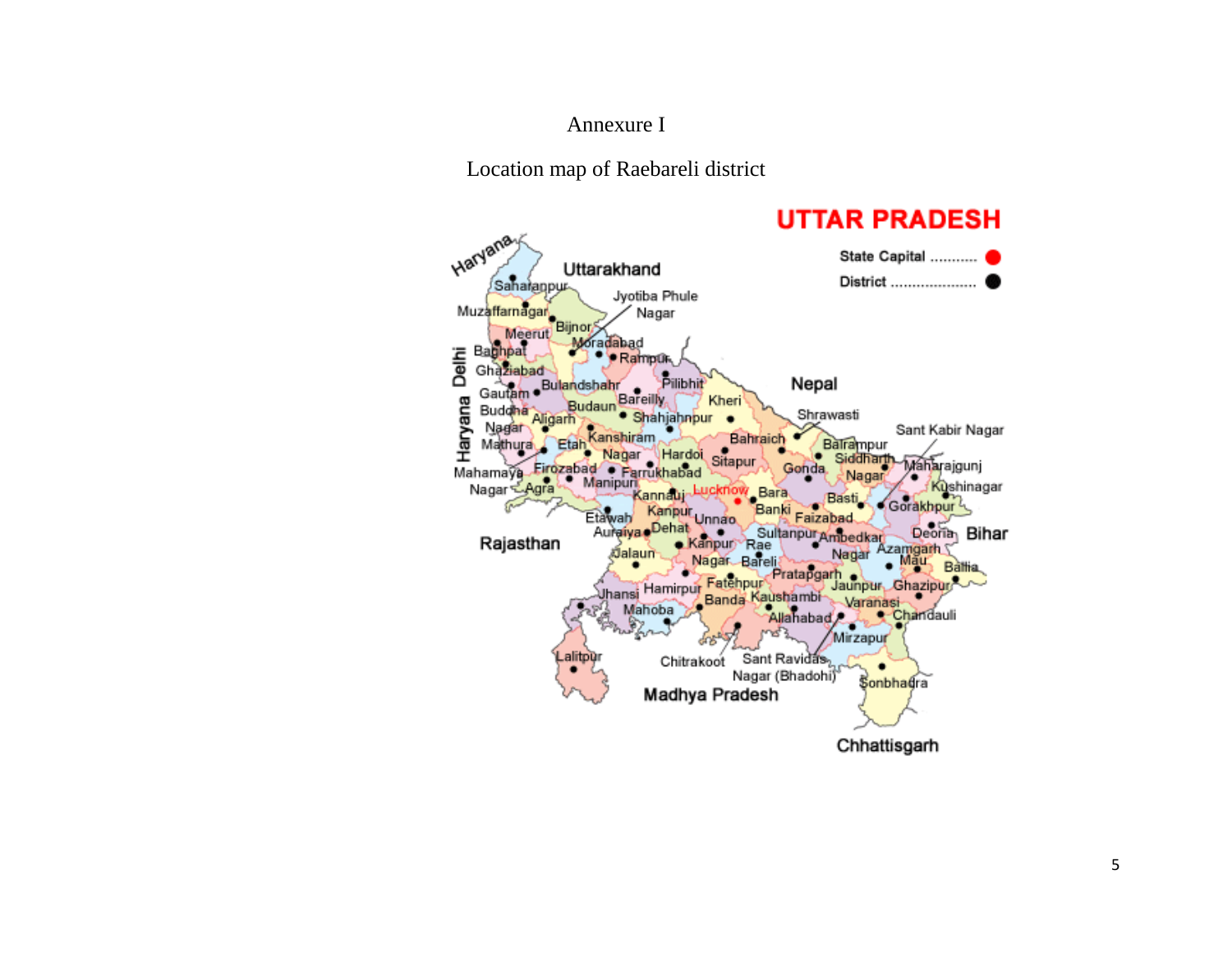# Annexure 2

Average month-wise rainfall (mm) of Raebareli District

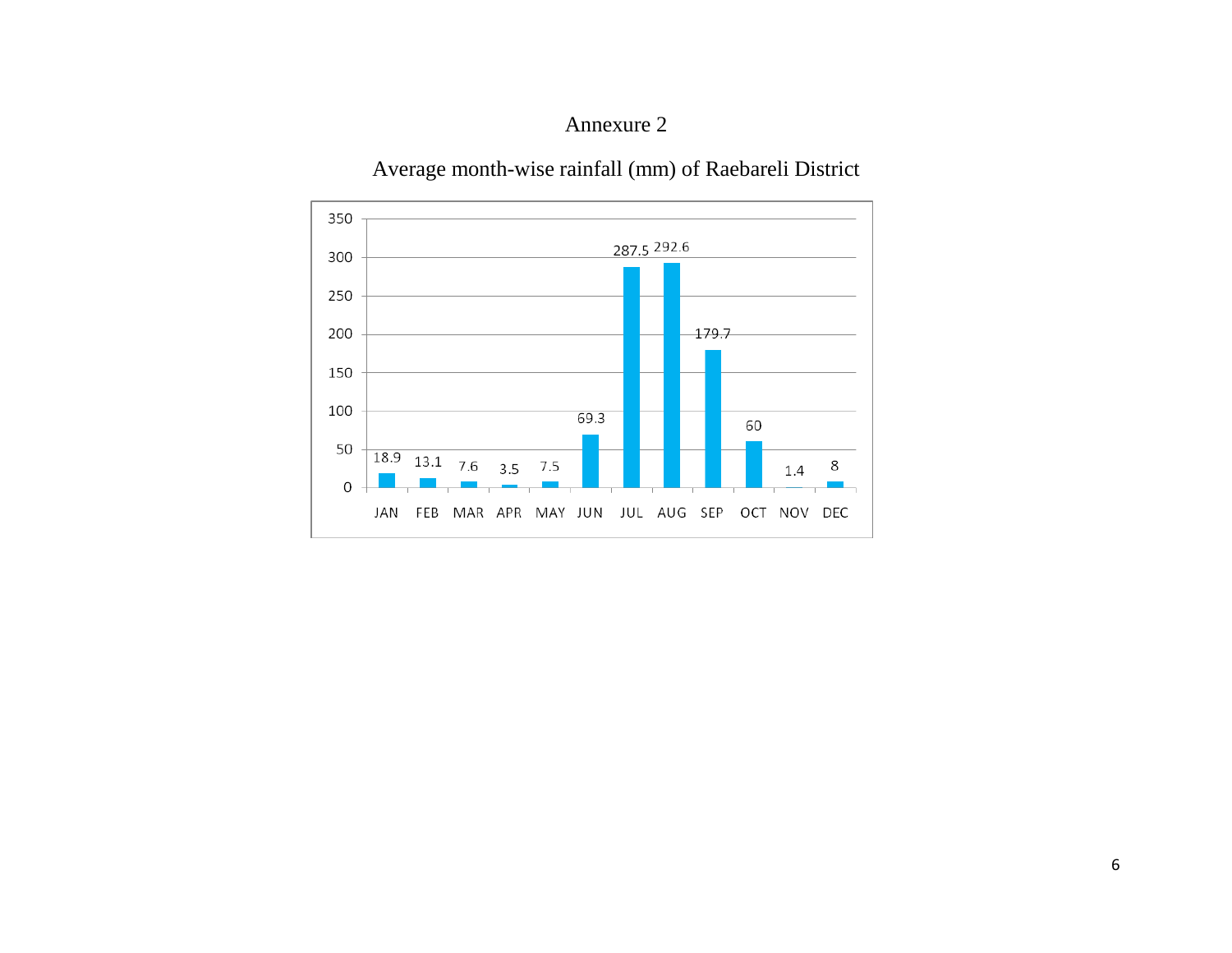# Soil Map of Raebareli District

|                                                                | Alluvial plain (0-1% slope)                                                                                                                                                                                                                                                                                                                                                                                                                                                                                                                                                                                                                                                                                                                                                           |
|----------------------------------------------------------------|---------------------------------------------------------------------------------------------------------------------------------------------------------------------------------------------------------------------------------------------------------------------------------------------------------------------------------------------------------------------------------------------------------------------------------------------------------------------------------------------------------------------------------------------------------------------------------------------------------------------------------------------------------------------------------------------------------------------------------------------------------------------------------------|
| SOILS<br>RAEBRAERI DISTRICT<br><b>UTTAR PRADESH</b>            | Deep, loamy soils and slightly eroded.<br>ī.<br>2.<br>Deep, loamy soils and slightly eroded associated with silty soils.<br>3.<br>Deep, fine soils and slightly eroded associated with loamy soils.<br>Deep, silty soils associated with loamy soils slightly eroded.<br>4.<br>5.<br>Deep, silty soils and slightly eroded.<br>Deep, silty soils and slightly eroded associated with fine soils.<br>6.<br>Recent Alluvial Plain (1-3% slope)<br>7.<br>Deep, loamy soils with moderate water logging and slight salinity associated with<br>fine soils, slightly water logging.<br><b>Active Flood Plain (1-3% slope)</b><br>8.<br>Deep, stratified loamy soils with but moderately flooding.<br>9.<br>Deep, sandy soils with moderate flooding associated with stratified loamy soils |
| Legend<br>$5-1$<br><b>NBSS &amp; LUP, Regional Centre Delh</b> | and slight flooding.<br>Deep, stratified loamy soils, with severe flooding associated with loamy soils with<br>10.<br>moderate flooding.                                                                                                                                                                                                                                                                                                                                                                                                                                                                                                                                                                                                                                              |
|                                                                |                                                                                                                                                                                                                                                                                                                                                                                                                                                                                                                                                                                                                                                                                                                                                                                       |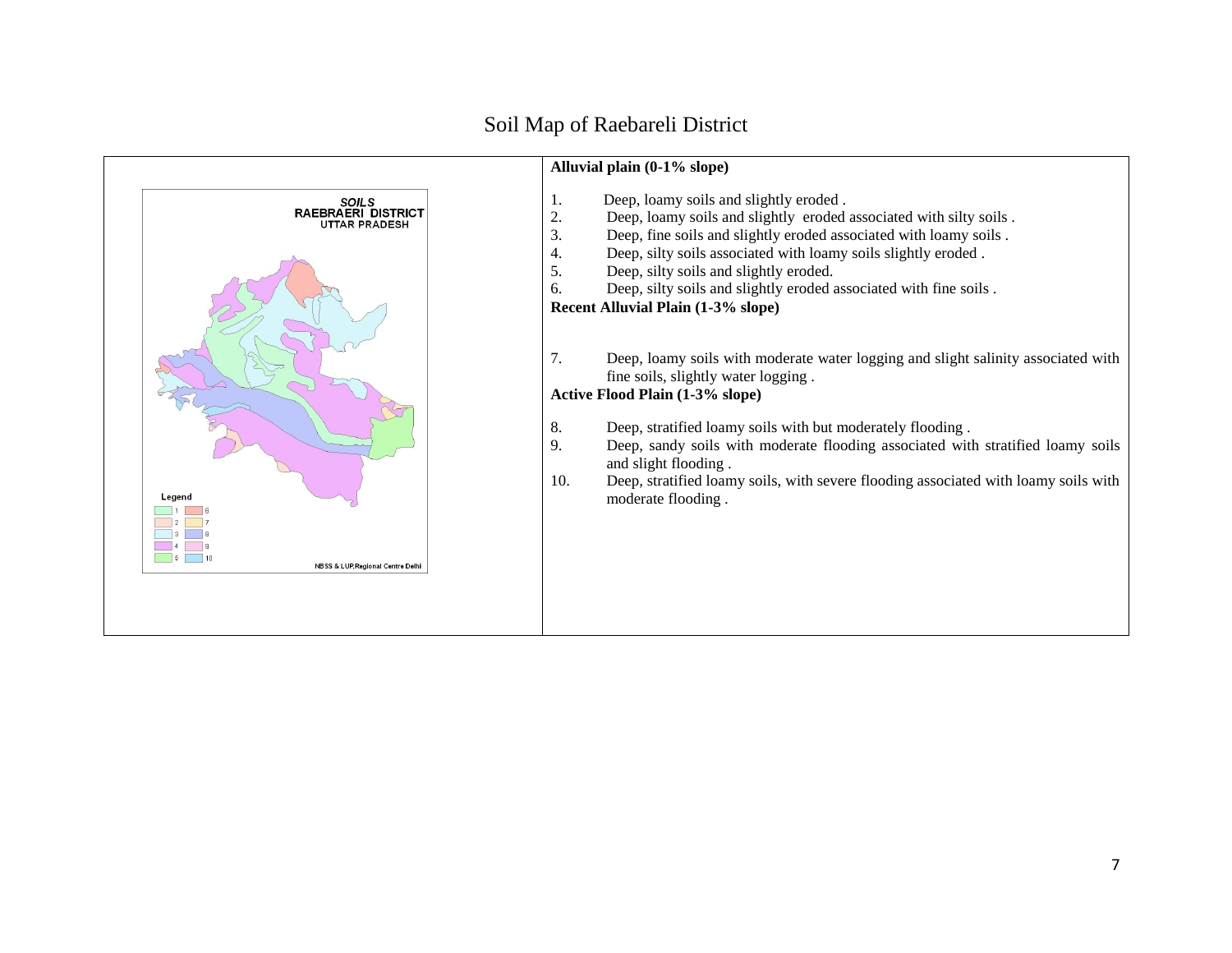#### **2.0 Strategies for weather related contingencies**

**2.1 Drought**

**2.1.1 Rainfed situation**

| <b>Condition</b>    |                      |                               | <b>Suggested Contingency measures</b> |                                       |                   |  |  |
|---------------------|----------------------|-------------------------------|---------------------------------------|---------------------------------------|-------------------|--|--|
| <b>Early season</b> | <b>Major Farming</b> | <b>Normal Crop / Cropping</b> | Change in crop / cropping             | <b>Agronomic measures</b>             | <b>Remarks</b> on |  |  |
| drought (delayed    | situation            | system                        | system including variety              |                                       | Implementation    |  |  |
| onset)              |                      |                               |                                       |                                       |                   |  |  |
|                     | Deep loamy soils     | Rice                          | No change                             | Direct seeded rice,                   |                   |  |  |
| Delay by 2 weeks    |                      |                               | Narendra 97, Narendra 118,            |                                       |                   |  |  |
| (1 week of July)    |                      |                               | Narendra 80, NDR 359,                 |                                       |                   |  |  |
|                     |                      | Pigeonpea(UPAS 120)           | Long duration varieties like          | Raised bed planting                   |                   |  |  |
|                     |                      |                               | Narendra Arhar 1, Narendra            |                                       |                   |  |  |
|                     |                      |                               | Arhar 2, Azad, Amar, Malvi 13,        |                                       |                   |  |  |
|                     |                      |                               | Malvi 6                               | Intercropping of                      |                   |  |  |
|                     |                      |                               | Intercropping of pigeonpea+           | pigeonpea (interrow                   |                   |  |  |
|                     |                      |                               | Black gram (Azad                      | spacing of 75 cm)-cm)                 |                   |  |  |
|                     |                      |                               | Urd, Uttara, Narendra Urd 1,          | +Black gram with row                  |                   |  |  |
|                     |                      |                               | PU31, PU 19)                          | ratio of 1:2                          |                   |  |  |
| Condition           |                      |                               |                                       | <b>Suggested Contingency measures</b> |                   |  |  |
| Early season        | <b>Major Farming</b> | <b>Normal Crop/cropping</b>   | Change in crop/cropping               | <b>Agronomic measures</b>             | <b>Remarks</b> on |  |  |
| drought (delayed    | situation            | system                        | system                                |                                       | Implementation    |  |  |
| onset)              |                      |                               |                                       |                                       |                   |  |  |
|                     | Deep loamy soils     | Rice                          | Sesame(Shekhar, Pragathi)             | Line sowing of sesame                 |                   |  |  |
| Delay by 4 weeks    |                      |                               |                                       | and Black gram                        |                   |  |  |
| (3 rd week of July) |                      |                               | Urdbean(Azad                          |                                       |                   |  |  |
|                     |                      |                               | Urd, Uttara, Narendra Urd 1,          |                                       |                   |  |  |
|                     |                      |                               | PU31, PU 19)                          |                                       |                   |  |  |
|                     |                      | Pigeonpea (UPAS 120)          | Long duration varieties like          | Raised bed planting                   |                   |  |  |
|                     |                      |                               | Narendra Arhar 1, Narendra            |                                       |                   |  |  |
|                     |                      |                               | Arhar 2, Azad, Amar, Malvi 13,        |                                       |                   |  |  |
|                     |                      |                               | Malvi 6                               | Intercropping of                      |                   |  |  |
|                     |                      |                               | Intercropping of pigeonpea+           | pigeonpea(interrow                    |                   |  |  |
|                     |                      |                               | Black gram (Azad                      | spacing of 75 cm)-cm)                 |                   |  |  |
|                     |                      |                               | Urd, Uttara, Narendra Urd 1,          | + Black gram with row                 |                   |  |  |
|                     |                      |                               | PU31, PU 19)                          | ratio of 1:2                          |                   |  |  |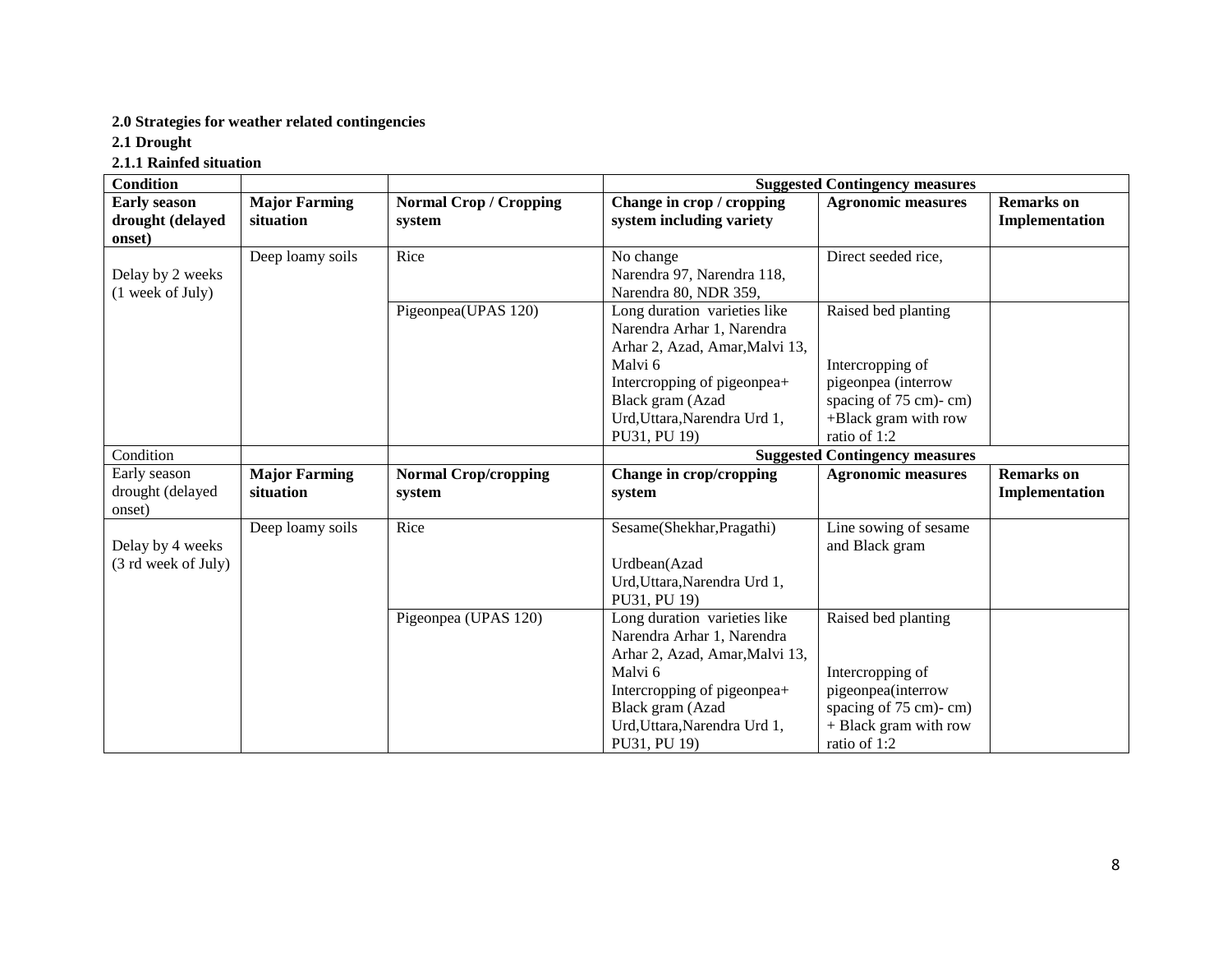| Condition        |                      |                             |                                | <b>Suggested Contingency measures</b> |                   |
|------------------|----------------------|-----------------------------|--------------------------------|---------------------------------------|-------------------|
| Early season     | <b>Major Farming</b> | <b>Normal Crop/cropping</b> | Change in crop/cropping        | <b>Agronomic measures</b>             | <b>Remarks</b> on |
| drought (delayed | situation            | system                      | system                         |                                       | Implementation    |
| onset)           |                      |                             |                                |                                       |                   |
|                  | Deep loamy soils     | Rice                        | Sesame(Shekhar, Pragathi)      | Line sowing of sesame                 |                   |
| Delay by 6 weeks |                      |                             |                                | and Black gram                        |                   |
| $(1$ st week of  |                      |                             | Black gram (Azad               |                                       |                   |
| August)          |                      |                             | Urd, Uttara, Narendra Urd 1,   |                                       |                   |
|                  |                      |                             | PU31, PU 19)                   |                                       |                   |
|                  |                      | Pigeonpea (UPAS 120)        | Long duration varieties like   | Raised bed planting                   |                   |
|                  |                      |                             | Narendra Arhar 1, Narendra     |                                       |                   |
|                  |                      |                             | Arhar 2, Azad, Amar, Malvi 13, | In sole pigeonpea, 20%                |                   |
|                  |                      |                             | Malvi 6                        | higher seed rate)                     |                   |
|                  |                      |                             | Intercropping of pigeonpea+    | Intercropping of                      |                   |
|                  |                      |                             | Black gram (Azad               | pigeonpea(interrow                    |                   |
|                  |                      |                             | Urd, Uttara, Narendra Urd 1,   | spacing of 75 cm)-cm)                 |                   |
|                  |                      |                             | PU31, PU 19)                   | + Black gram with row                 |                   |
|                  |                      |                             |                                | ratio of 1:2                          |                   |

| <b>Condition</b>                              |                      |                             | <b>Suggested Contingency measures</b> |                           |                   |
|-----------------------------------------------|----------------------|-----------------------------|---------------------------------------|---------------------------|-------------------|
| Early season                                  | <b>Major Farming</b> | <b>Normal Crop/cropping</b> | Change in crop/cropping               | <b>Agronomic measures</b> | <b>Remarks</b> on |
| drought (delayed                              | situation            | system                      | system                                |                           | Implementation    |
| onset)                                        |                      |                             |                                       |                           |                   |
|                                               | Deep loamy soils     | Rice                        |                                       | Conserve moisture         |                   |
| Delay by 8 weeks<br>$(3rd$ week of<br>August) |                      | Pigeonpea(UPAS 120)         |                                       | Conserve moisture         |                   |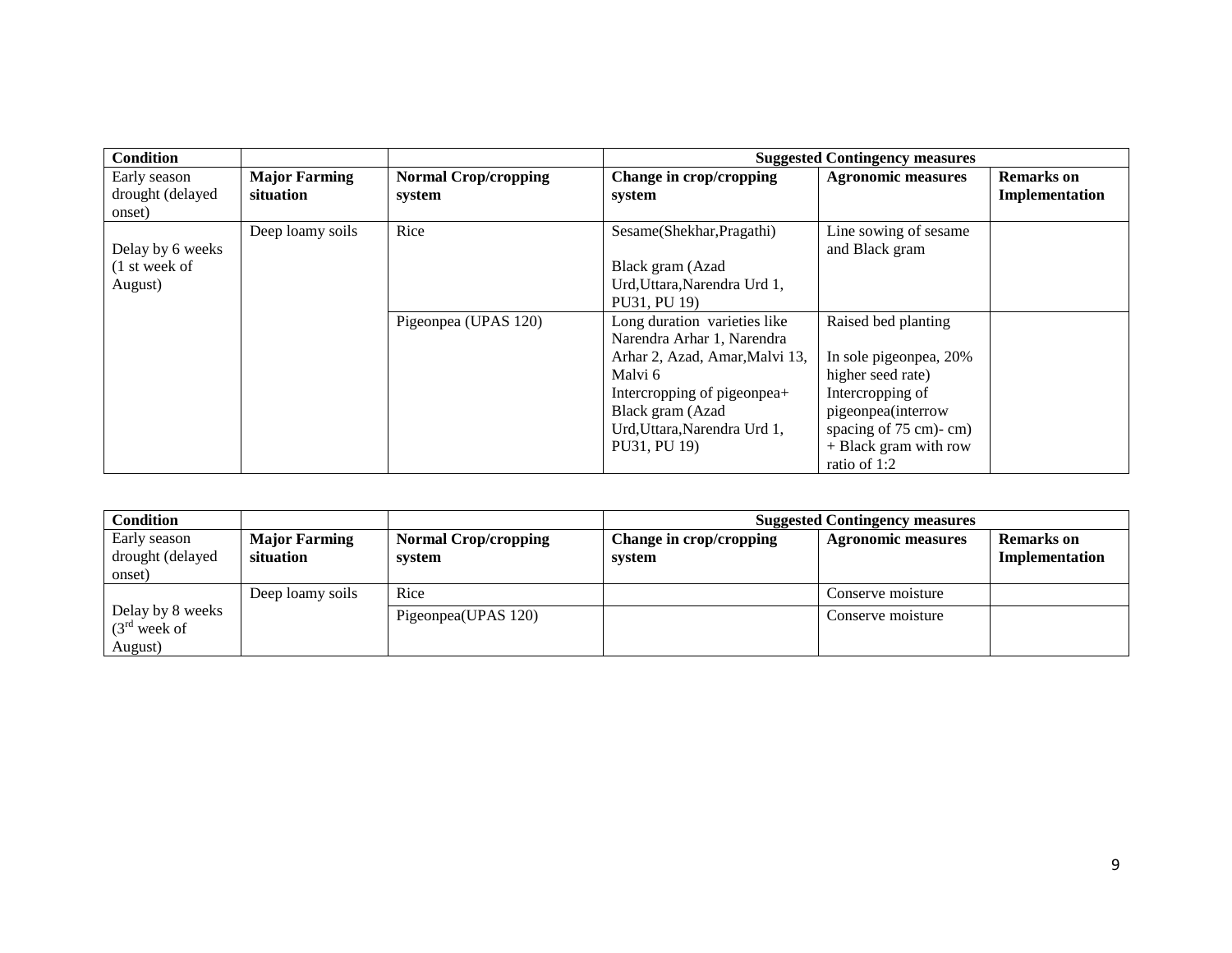| <b>Condition</b>     |                      |                             | <b>Suggested Contingency measures</b> |                       |                   |
|----------------------|----------------------|-----------------------------|---------------------------------------|-----------------------|-------------------|
| Early season         | <b>Major Farming</b> | <b>Normal Crop/cropping</b> | Crop management                       | Soil nutrient &       | <b>Remarks</b> on |
| drought (Normal      | situation            | system                      |                                       | moisture conservation | Implementation    |
| onset)               |                      |                             |                                       | measures              |                   |
|                      | Deep loamy soils     | Rice                        | Life saving irrigation if             | Mulching with locally |                   |
| <b>Normal onset</b>  |                      |                             | available                             | available             |                   |
| followed by 15-20    |                      |                             | Weed control                          | material/weeds        |                   |
| days dry spell after |                      |                             |                                       |                       |                   |
| sowing leading to    |                      | Pigeonpea(UPAS 120)         | Weed control                          |                       |                   |
| poor                 |                      |                             | Gap filling/thinning                  |                       |                   |
| germination/crop     |                      |                             |                                       |                       |                   |
| stand etc.           |                      |                             |                                       |                       |                   |

| <b>Condition</b>                                                                                 |                                   |                                       |                                                            | <b>Suggested Contingency measures</b>                                               |                                     |
|--------------------------------------------------------------------------------------------------|-----------------------------------|---------------------------------------|------------------------------------------------------------|-------------------------------------------------------------------------------------|-------------------------------------|
| Mid season<br>drought (long dry<br>spell, consecutive 2<br>weeks rainless<br>$(>2.5$ mm) period) | <b>Major Farming</b><br>situation | <b>Normal Crop/cropping</b><br>system | Crop management                                            | Soil nutrient &<br>moisture conservation<br>measures                                | <b>Remarks</b> on<br>Implementation |
| At vegetative stage                                                                              | Deep loamy soils                  | Rice                                  | Life saving irrigation if<br>available<br>Weed control     | Foliar spray with 1%<br>MoP<br>Mulching with locally<br>available<br>material/weeds |                                     |
|                                                                                                  |                                   | Pigeon pea(UPAS 120)                  | Weed control<br>Thinning to maintain optimum<br>population | Mulching with locally<br>available<br>material/weeds                                |                                     |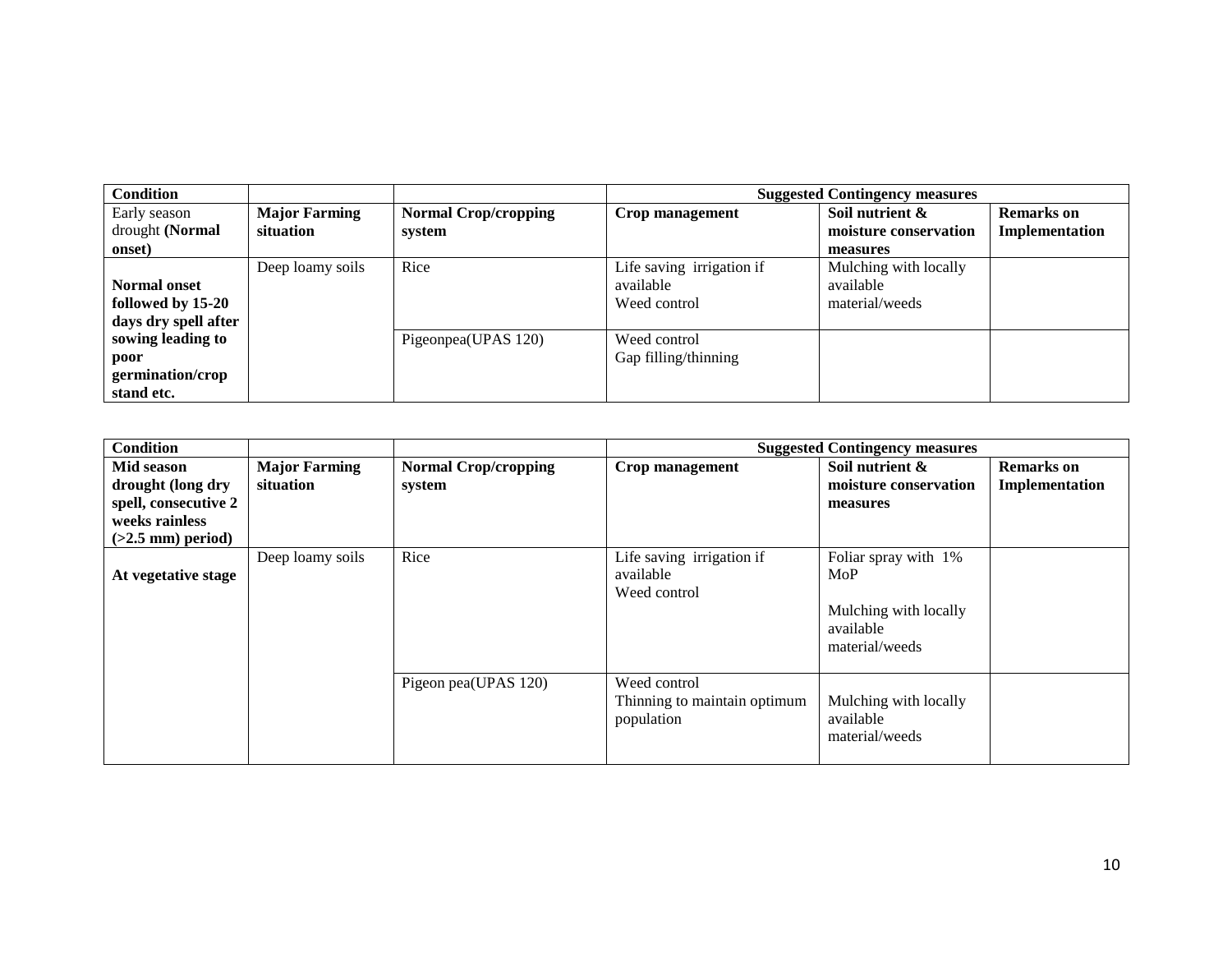| <b>Condition</b>                                            |                                   |                                       |                                                                                | <b>Suggested Contingency measures</b> |                                     |
|-------------------------------------------------------------|-----------------------------------|---------------------------------------|--------------------------------------------------------------------------------|---------------------------------------|-------------------------------------|
| <b>Terminal drought</b><br>(Early withdrawal<br>of monsoon) | <b>Major Farming</b><br>situation | <b>Normal Crop/cropping</b><br>system | Crop management                                                                | Rabi Crop planning                    | <b>Remarks</b> on<br>Implementation |
|                                                             | Deep loamy soils                  | Rice                                  | Life saving irrigation if<br>available<br>Harvest at physiological<br>maturity |                                       |                                     |
|                                                             |                                   | Pigeonpea(UPAS 120)                   | Harvest at physiological<br>maturity                                           |                                       |                                     |

**2.1.2 Drought - Irrigated situation**

| <b>Condition</b>    |                      |                             | <b>Suggested Contingency measures</b> |                           |                   |
|---------------------|----------------------|-----------------------------|---------------------------------------|---------------------------|-------------------|
|                     | <b>Major Farming</b> | <b>Normal Crop/cropping</b> | Change in crop/cropping               | <b>Agronomic measures</b> | <b>Remarks</b> on |
|                     | situation            | svstem                      | system                                |                           | Implementation    |
| Delayed release of  | Deep loamy soils     | Paddy                       | Transplanting with 3 to 4             | Drum seeding              |                   |
| water in canals due |                      |                             | seedlings/hill                        | SRI method                |                   |
| to low rainfall     |                      |                             |                                       | Irrigation at critical    |                   |
|                     |                      |                             |                                       | stages                    |                   |
|                     |                      |                             |                                       | Reduce spacing plant to   |                   |
|                     |                      |                             |                                       | plant i.e.20 $x$ 15 cm    |                   |
|                     |                      | Groundnut                   | No change                             | Weed control and          |                   |
|                     |                      |                             |                                       | interculture before       |                   |
|                     |                      |                             |                                       | pegging                   |                   |

| <b>Condition</b>    |                      |                             | <b>Suggested Contingency measures</b> |                           |                   |
|---------------------|----------------------|-----------------------------|---------------------------------------|---------------------------|-------------------|
|                     | <b>Major Farming</b> | <b>Normal Crop/cropping</b> | Change in crop/cropping               | <b>Agronomic measures</b> | <b>Remarks</b> on |
|                     | situation            | system                      | system                                |                           | Implementation    |
| Limited release of  | Deep loamy soils     | Paddy                       | Transplanting with 3 to 4             | Drum seeding              |                   |
| water in canals due |                      |                             |                                       | SRI method                |                   |
| to low rainfall     |                      |                             |                                       | Irrigation at critical    |                   |
|                     |                      |                             |                                       | stages                    |                   |
|                     |                      |                             |                                       | Reduce spacing plant to   |                   |
|                     |                      |                             |                                       | plant i.e.20 $x$ 15 cm    |                   |
|                     |                      | Groundnut                   | No change                             | Weed control and          |                   |
|                     |                      |                             |                                       | interculture before       |                   |
|                     |                      |                             |                                       | pegging                   |                   |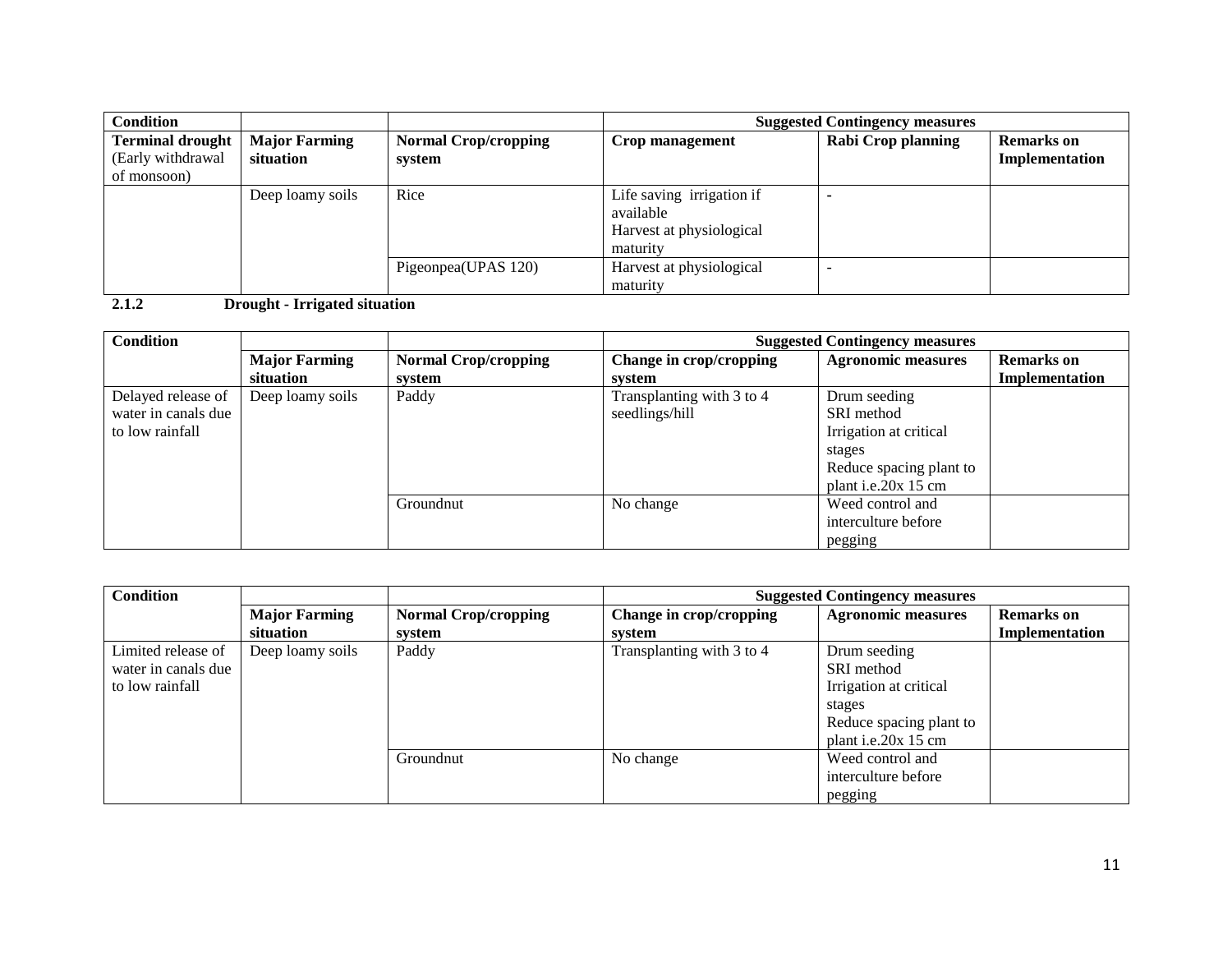| <b>Condition</b> |                      |                             | <b>Suggested Contingency measures</b> |                           |                   |
|------------------|----------------------|-----------------------------|---------------------------------------|---------------------------|-------------------|
|                  | <b>Major Farming</b> | <b>Normal Crop/cropping</b> | Change in crop/cropping               | <b>Agronomic measures</b> | <b>Remarks</b> on |
|                  | situation            | system                      | svstem                                |                           | Implementation    |
| Non release of   | Deep loamy soils     | Paddy                       | Transplanting with tube well          | Drum seeding              |                   |
| water in canals  |                      |                             | irrigation                            | SRI method                |                   |
| under delayed    |                      |                             |                                       | Irrigation at critical    |                   |
| onset of monsoon |                      |                             | 3 to 4 seedlings/hill                 | stages                    |                   |
| in catchment     |                      |                             |                                       | Reduce spacing plant to   |                   |
|                  |                      |                             |                                       | plant i.e.20x 15 cm       |                   |
|                  |                      | Groundnut                   | No change                             | Weed control and          |                   |
|                  |                      |                             |                                       | interculture before       |                   |
|                  |                      |                             |                                       | pegging                   |                   |
|                  |                      |                             |                                       |                           |                   |

| <b>Condition</b>  |                      |                             | <b>Suggested Contingency measures</b> |                           |                       |
|-------------------|----------------------|-----------------------------|---------------------------------------|---------------------------|-----------------------|
|                   | <b>Major Farming</b> | <b>Normal Crop/cropping</b> | Change in crop/cropping               | <b>Agronomic measures</b> | <b>Remarks</b> on     |
|                   | situation            | system                      | system                                |                           | <b>Implementation</b> |
| Lack of inflows   |                      |                             |                                       |                           |                       |
| into tanks due to |                      | Not applicable              |                                       |                           |                       |
| insufficient      |                      |                             |                                       |                           |                       |
| /delayed onset of |                      |                             |                                       |                           |                       |
| monsoon           |                      |                             |                                       |                           |                       |

| <b>Condition</b> |                      |                             | <b>Suggested Contingency measures</b> |                           |                   |
|------------------|----------------------|-----------------------------|---------------------------------------|---------------------------|-------------------|
|                  | <b>Major Farming</b> | <b>Normal Crop/cropping</b> | Change in crop/cropping               | <b>Agronomic measures</b> | <b>Remarks</b> on |
|                  | situation            | system                      | system                                |                           | Implementation    |
| Insufficient     | Deep loamy soils-    | Paddy                       | Transplanting with tube well          | Drum seeding              |                   |
| groundwater      | tube well irrigated  |                             | irrigation                            | SRI method                |                   |
| recharge due to  |                      |                             |                                       | Irrigation at critical    |                   |
| low rainfall     |                      |                             | 3 to 4 seedlings/hill                 | stages                    |                   |
|                  |                      |                             |                                       | Reduce spacing plant to   |                   |
|                  |                      |                             |                                       | plant i.e.20x 15 cm       |                   |
|                  |                      | Groundnut                   | No change                             | Weed control and          |                   |
|                  |                      |                             |                                       | interculture before       |                   |
|                  |                      |                             |                                       | pegging                   |                   |
|                  |                      |                             |                                       |                           |                   |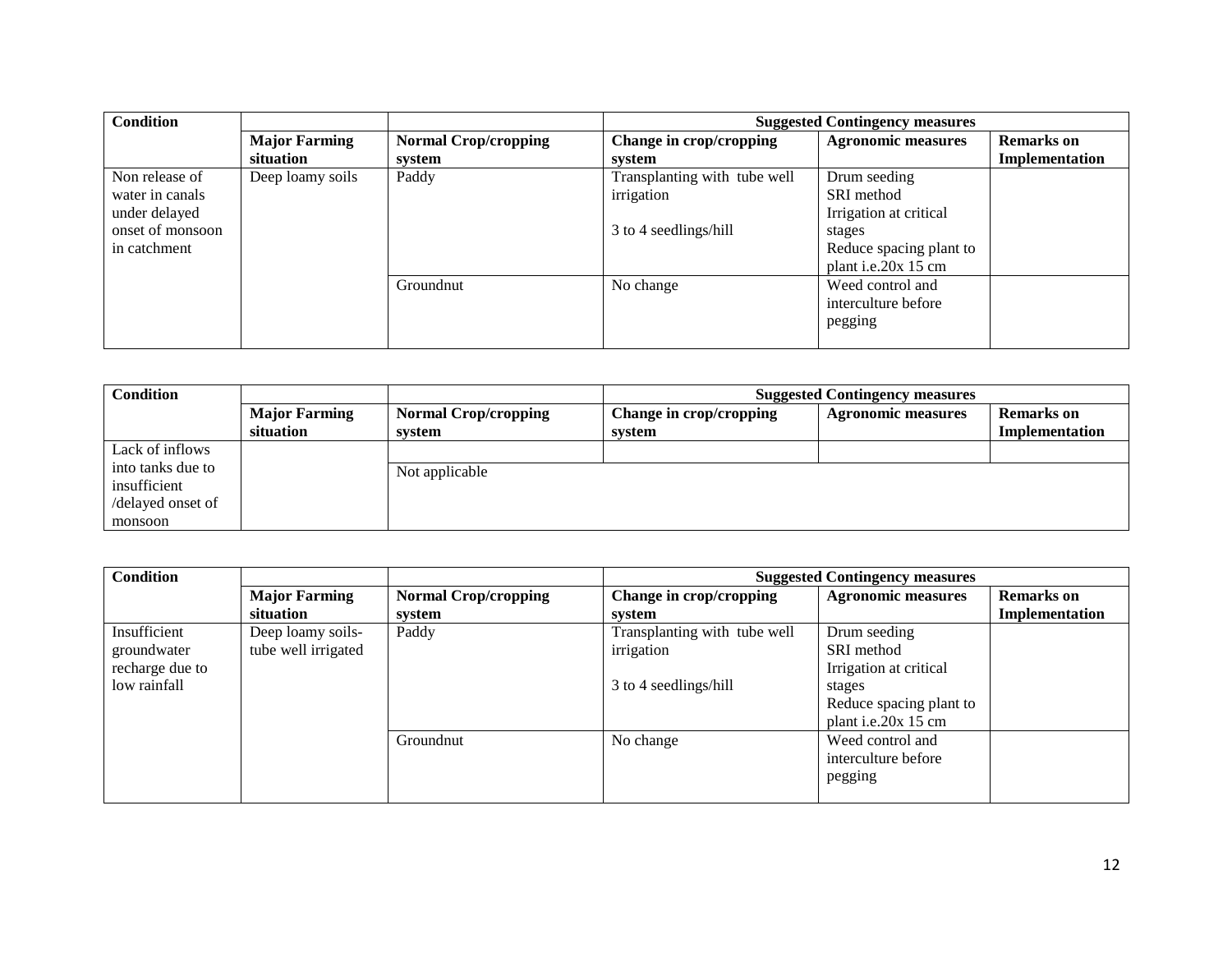#### **2.2 Unusual rains (untimely, unseasonal etc)** (for both rainfed and irrigated situations)

| <b>Condition</b>                                                  | <b>Suggested contingency measure</b> |                        |                     |              |  |
|-------------------------------------------------------------------|--------------------------------------|------------------------|---------------------|--------------|--|
| Continuous high rainfall in a short span leading to water logging | Vegetative stage                     | <b>Flowering stage</b> | Crop maturity stage | Post harvest |  |
| Heavy rainfall with high speed winds in a short span              | Not applicable                       |                        |                     |              |  |
| <b>Horticulture</b>                                               | Not applicable                       |                        |                     |              |  |
| Outbreak of pests and diseases due to unseasonal rains            | Not applicable                       |                        |                     |              |  |

#### **2.3 Floods- Not applicable**

| <b>Condition</b>                                         | Suggested contingency measure |                  |                           |            |  |
|----------------------------------------------------------|-------------------------------|------------------|---------------------------|------------|--|
| Transient water logging/ partial inundation <sup>1</sup> | Seedling / nursery stage      | Vegetative stage | <b>Reproductive stage</b> | At harvest |  |
| Continuous submergence                                   | Not applicable                |                  |                           |            |  |
| for more than 2 days                                     |                               |                  |                           |            |  |
| Sea water intrusion                                      | Not applicable                |                  |                           |            |  |

#### **2.4 Extreme events: Heat wave / Cold wave/Frost/ Hailstorm /Cyclone**

| <b>Extreme event type</b> | Suggested contingency measure <sup>r</sup> |                  |                           |            |  |  |
|---------------------------|--------------------------------------------|------------------|---------------------------|------------|--|--|
|                           | Seedling / nursery stage                   | Vegetative stage | <b>Reproductive stage</b> | At harvest |  |  |
| <b>Heat Wave</b>          | Not applicable                             |                  |                           |            |  |  |
| Cold wave                 | Not applicable                             |                  |                           |            |  |  |
| Frost                     | Not applicable                             |                  |                           |            |  |  |
| <b>Hailstorm</b>          | Not applicable                             |                  |                           |            |  |  |
| Cyclone                   | Not applicable                             |                  |                           |            |  |  |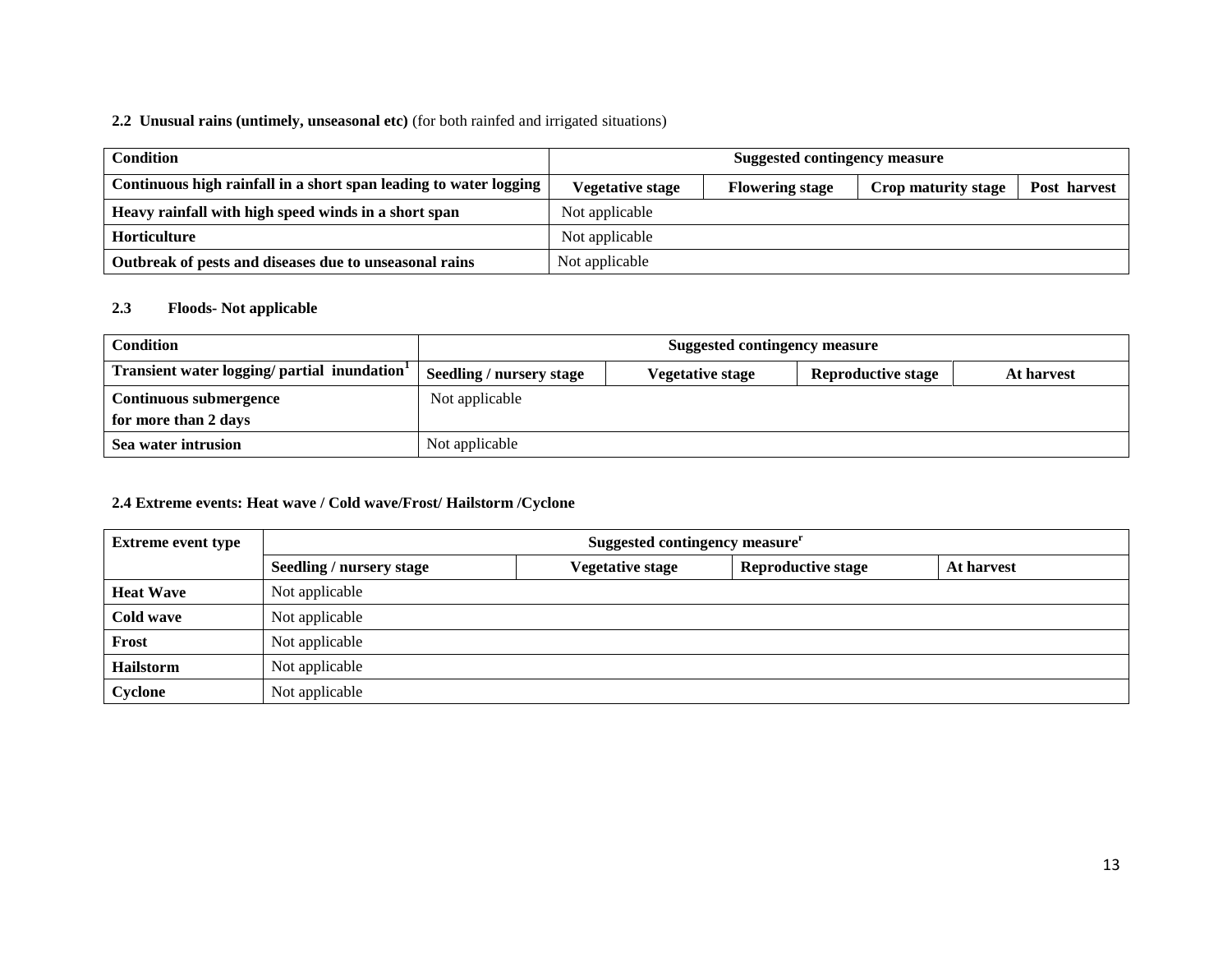## **2.5 Contingent strategies for Livestock, Poultry & Fisheries**

#### **2.5.1 Livestock**

|                                    |                                                                                                                                                                                                                                                                                                                                                                                                                                                                                                                                                                                                                                                                                                                                                                                                                                                                                                                                                    | <b>Suggested contingency measures</b>                                                                                                                                                                                                                                                                                                                                                                                                                                                                                                                                                                                                                                                                                                                                                                                                                                                                                                                                                                                                                     |                                                                                                                                                                                                                                                                                                 |
|------------------------------------|----------------------------------------------------------------------------------------------------------------------------------------------------------------------------------------------------------------------------------------------------------------------------------------------------------------------------------------------------------------------------------------------------------------------------------------------------------------------------------------------------------------------------------------------------------------------------------------------------------------------------------------------------------------------------------------------------------------------------------------------------------------------------------------------------------------------------------------------------------------------------------------------------------------------------------------------------|-----------------------------------------------------------------------------------------------------------------------------------------------------------------------------------------------------------------------------------------------------------------------------------------------------------------------------------------------------------------------------------------------------------------------------------------------------------------------------------------------------------------------------------------------------------------------------------------------------------------------------------------------------------------------------------------------------------------------------------------------------------------------------------------------------------------------------------------------------------------------------------------------------------------------------------------------------------------------------------------------------------------------------------------------------------|-------------------------------------------------------------------------------------------------------------------------------------------------------------------------------------------------------------------------------------------------------------------------------------------------|
|                                    | <b>Before the event</b>                                                                                                                                                                                                                                                                                                                                                                                                                                                                                                                                                                                                                                                                                                                                                                                                                                                                                                                            | During the event                                                                                                                                                                                                                                                                                                                                                                                                                                                                                                                                                                                                                                                                                                                                                                                                                                                                                                                                                                                                                                          | After the event                                                                                                                                                                                                                                                                                 |
| <b>Drought</b>                     |                                                                                                                                                                                                                                                                                                                                                                                                                                                                                                                                                                                                                                                                                                                                                                                                                                                                                                                                                    |                                                                                                                                                                                                                                                                                                                                                                                                                                                                                                                                                                                                                                                                                                                                                                                                                                                                                                                                                                                                                                                           |                                                                                                                                                                                                                                                                                                 |
| Feed and<br>Fodder<br>availability | Top dressing of N in 2-3 split doses $@$ 20-25 kg<br>N/ha in common property resources (CPRs) or<br>private property resources (PPRs) like waste and<br>degraded lands with the monsoon pattern for<br>higher biomass production<br>Promote cultivation of short duration fodder crops<br>of sorghum/bajra/maize suitable to the district<br>Sowing of fodder crops like Stylo and Cenchrus<br>on bunds so as to provide fodder and<br>strengthening of bunds<br>Avoid burning of paddy straw and storing as dry<br>fodder for future use<br>Proper drying, bailing and densification of<br>harvested dry fodder for transport to the needy<br>villages<br>Complete feed preparation using red gram stalks<br>may be exploited<br>Preserving maize fodder as silage for future use<br>Establishment of silvi-pastoral system in CPRs<br>with Stylosanthus hamata and Cenchrus ciliaris as<br>grass with Leucaena leucocephala as tree<br>component | Harvest and use biomass of dried up crops (Rice,<br>ground nut, urdbean etc) material as fodder.<br>Harvest the tree fodder (Neem, Subabul, Acasia,<br>Pipal etc) and unconventional feeds resources<br>available and use as fodder for livestock (LS).<br>Available feed and fodder should be cut from<br>CPRs and stall fed in order to reduce the energy<br>requirements of the animals<br>In case of mild drought, the available dry fodder<br>may be enriched with urea and molasses and the<br>productive livestock should be supplemented with<br>vitamin & minerals mixture.<br>The available silage may be used as green fodder<br>supplement for high yielders and pregnant<br>animals<br>In case of severe drought, UMMB, hay,<br>concentrates and vitamin & mineral mixture<br>should be transported to the needy areas from the<br>reserves at the district level initially and latter<br>stages from the near by districts. All the hay<br>should be enriched with 2% Urea molasses<br>solution or 1% common salt solution and fed to<br>LS | Green and concentrates<br>supplementation should be provided to<br>all the animals.<br>Short duration fodder crops of should<br>be sown in unsown and crop failed<br>areas where no further routine crop<br>sowing is not possible<br>Promote cultivation of fodder crops<br>during Rabi season |
|                                    |                                                                                                                                                                                                                                                                                                                                                                                                                                                                                                                                                                                                                                                                                                                                                                                                                                                                                                                                                    | Herd should be split and supplementation should                                                                                                                                                                                                                                                                                                                                                                                                                                                                                                                                                                                                                                                                                                                                                                                                                                                                                                                                                                                                           |                                                                                                                                                                                                                                                                                                 |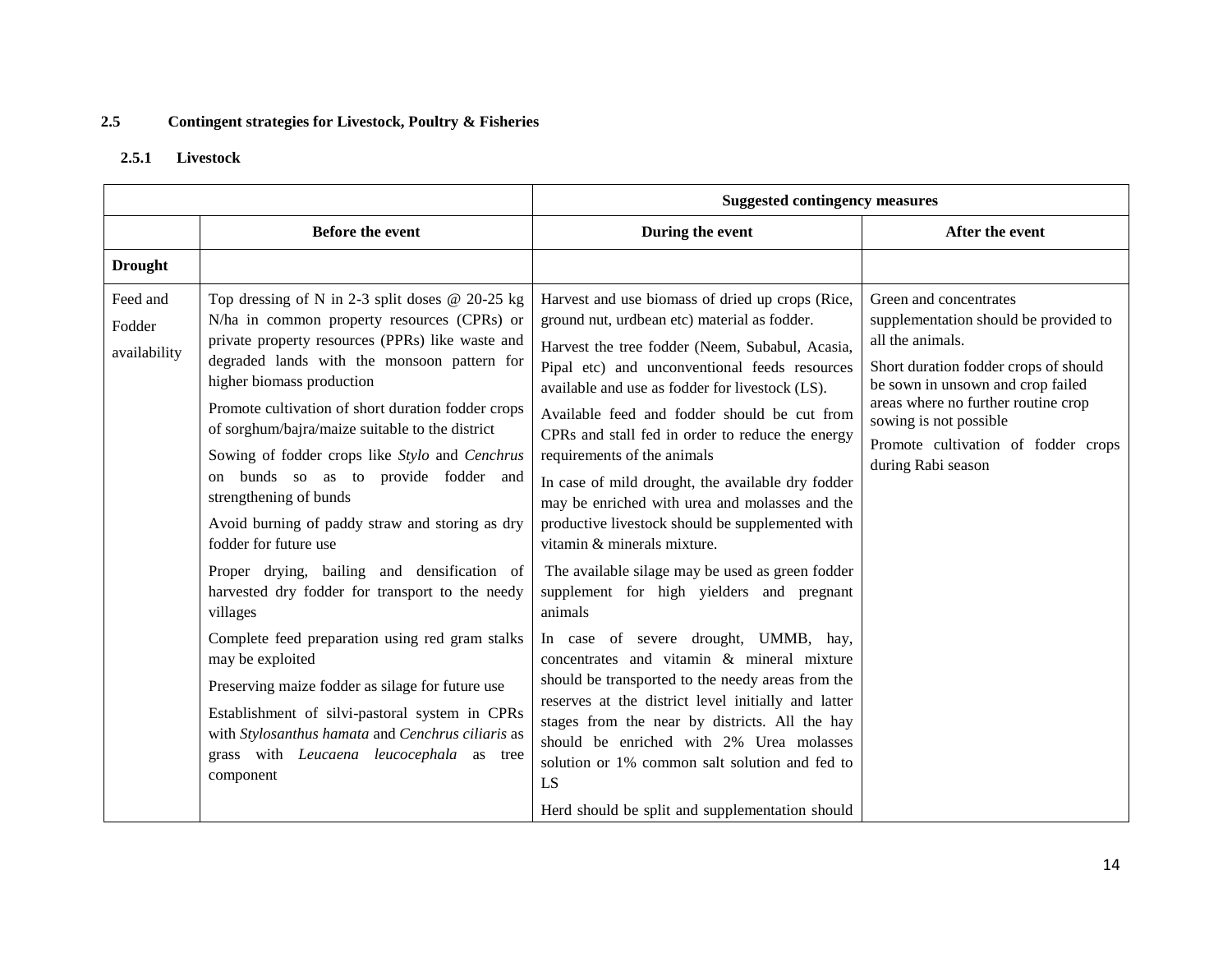|                                        | Creation of permanent fodder, feed and fodder<br>seed banks in all drought prone villages                                       | be given only to the highly productive and<br>breeding animals                                                                                                                                                                 |                                                                                     |
|----------------------------------------|---------------------------------------------------------------------------------------------------------------------------------|--------------------------------------------------------------------------------------------------------------------------------------------------------------------------------------------------------------------------------|-------------------------------------------------------------------------------------|
|                                        |                                                                                                                                 | Provision of emergency grazing/feeding (Cow-<br>calf camps or other special arrangements to<br>protect high productive & breeding stock)                                                                                       |                                                                                     |
|                                        |                                                                                                                                 | Available kitchen waste should be mixed with dry<br>fodder while feeding                                                                                                                                                       |                                                                                     |
|                                        |                                                                                                                                 | Arrangements should be made for mobilization of<br>small ruminants across the districts where no<br>drought<br>subsidized<br>road/rail<br>exits<br>with<br>transportation and temporary shelter provision for<br>the shepherds |                                                                                     |
|                                        |                                                                                                                                 | Unproductive livestock should to be culled during<br>severe drought                                                                                                                                                            |                                                                                     |
|                                        |                                                                                                                                 | Create transportation and marketing facilities for<br>the culled and unproductive animals (10000-<br>20000 animals) in case of severe drought                                                                                  |                                                                                     |
|                                        |                                                                                                                                 | Subsidized loans (5-10 crores) should be<br>provided to the livestock keepers for purchase of<br>supplements, concentrate feed ingredients etc., in<br>case of severe drought                                                  |                                                                                     |
| Cyclone &<br><b>Floods</b>             |                                                                                                                                 | <b>NA</b>                                                                                                                                                                                                                      |                                                                                     |
| $\boldsymbol{\&}$<br>Heat<br>Cold wave | In villages which are chronically prone to heat<br>waves the following permanent measures are<br>suggested                      | Allow the animals preferably early in the morning<br>or late in the evening for grazing during heat<br>waves                                                                                                                   | Green and concentrates<br>supplementation should be provided to<br>all the animals. |
|                                        | Plantation of trees like Neem, Pipal,<br>$\mathbf{i}$<br>Subabul around the shed                                                | Allow for grazing between 10AM to 3PM during<br>cold waves                                                                                                                                                                     | Allow the animals for grazing (normal<br>timings)                                   |
|                                        | Spreading of husk/straw/coconut leaves<br>$\rm ii)$<br>on the roof of the shed<br>iii) Water sprinklers / foggers in the animal | Feed green fodder/silage / concentrates during<br>day time and roughages / hay during night time in<br>case of heat waves                                                                                                      |                                                                                     |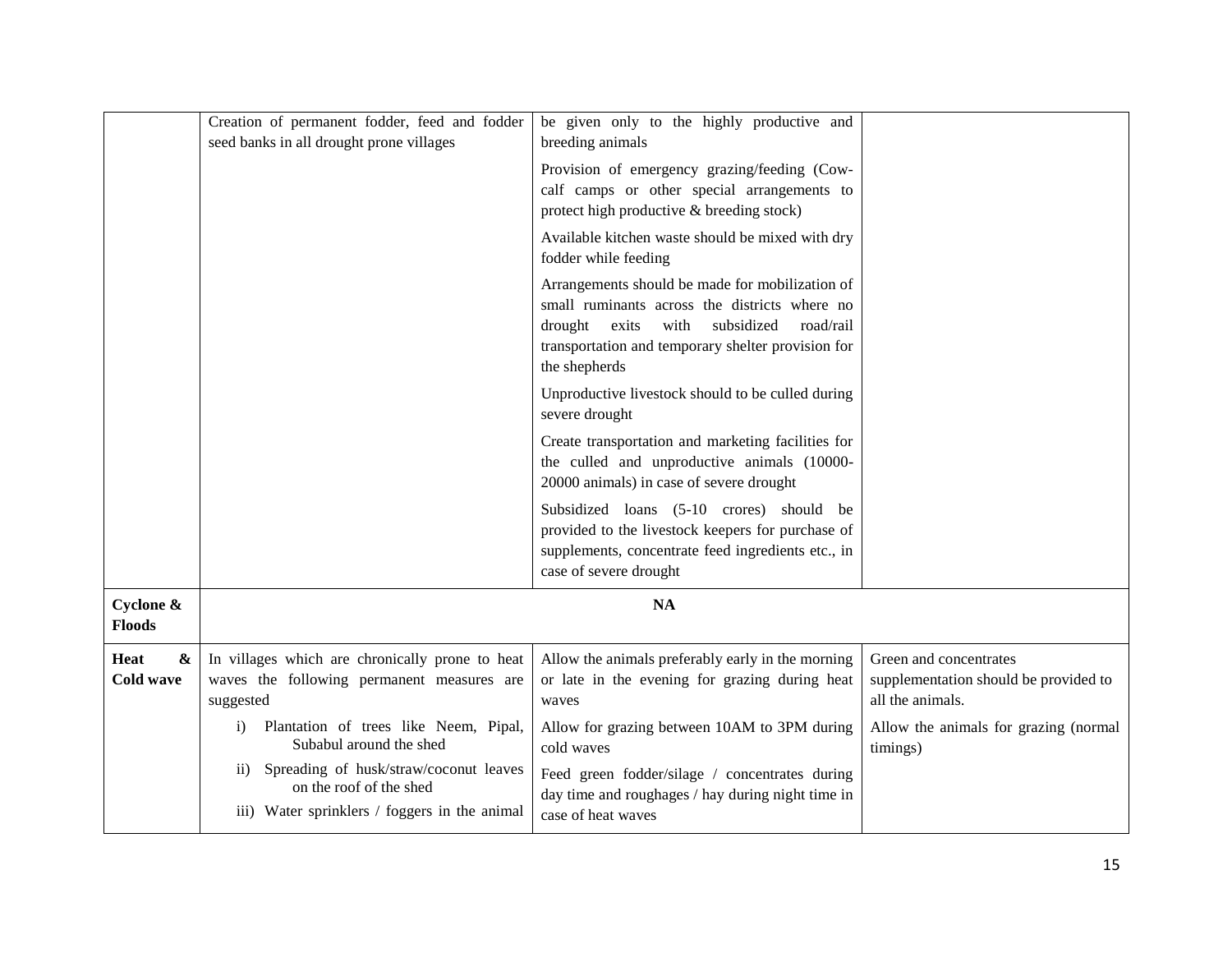|                                                       | shed                                                                                                                                                                                                                                                                                                                                   | Add 25-50 ml of edible oil in concentrates per kg                                                                                                                                                                                                                                                                                                                                                                                                     |                                                                                                        |
|-------------------------------------------------------|----------------------------------------------------------------------------------------------------------------------------------------------------------------------------------------------------------------------------------------------------------------------------------------------------------------------------------------|-------------------------------------------------------------------------------------------------------------------------------------------------------------------------------------------------------------------------------------------------------------------------------------------------------------------------------------------------------------------------------------------------------------------------------------------------------|--------------------------------------------------------------------------------------------------------|
|                                                       | iv) Application of white reflector paint on                                                                                                                                                                                                                                                                                            | and fed to the animal during cold waves                                                                                                                                                                                                                                                                                                                                                                                                               |                                                                                                        |
|                                                       | the roof to reduce thermal radiation<br>effect<br>Cold wave: Covering all the wire meshed walls /<br>open area with gunny bags/ polyethylene sheets<br>with a mechanism for lifting during the day time<br>and closing during night                                                                                                    | Apply / sprinkle lime powder (5-10g per square<br>feet) in the animal shed during cold waves to<br>neutralize ammonia accumulation<br>Put on the foggers / sprinklers during heat weaves<br>and heaters during cold waves in case of high<br>productive animals<br>In severe cases, vitamin $^{\circ}$ C $^{\circ}$ (5-10ml per litre) and<br>electrolytes (Electral powder @ 20g per litre)<br>should be added in water during severe heat<br>waves. |                                                                                                        |
| <b>Health</b> and<br><b>Disease</b><br>manageme<br>nt | List out the endemic diseases (species wise) in<br>that district and store vaccines for those diseases<br>Timely vaccination (as per enclosed vaccination<br>schedule) against all endemic diseases<br>Surveillance and disease monitoring network to be<br>established at Joint Director (Animal Husbandry)<br>office in the district | <b>Constitution of Rapid Action Veterinary Force</b><br>Procurement of emergency medicines and<br>medical kits<br>Performing ring vaccination (8 km radius) in case<br>of any outbreak<br>Restricting movement of livestock in case of any<br>epidemic<br>Rescue of sick and injured animals and their<br>treatment                                                                                                                                   | Conducting mass animal health camps<br>Conducting fertility camps<br>Mass deworming camps              |
| <b>Insurance</b>                                      | Insurance policy for loss of production due to<br>drought may be developed<br>Encouraging insurance of livestock                                                                                                                                                                                                                       | Listing out the details of the dead animals and<br>loss of production in high yielders                                                                                                                                                                                                                                                                                                                                                                | Submission for insurance claim and<br>availing insurance benefit<br>Purchase of new productive animals |
| Drinking<br>water                                     | Identification of water resources<br>Rain water harvesting and create water<br>bodies/watering points (when water is scarce use<br>only as drinking water for animals)                                                                                                                                                                 | Restrict wallowing<br>of animals<br>in<br>water<br>bodies/resources<br>Provision of wholesome clean drinking water at<br>least 3 times in a day                                                                                                                                                                                                                                                                                                       | Bleach (0.1%) drinking water / water<br>sources<br>Provide clean drinking water                        |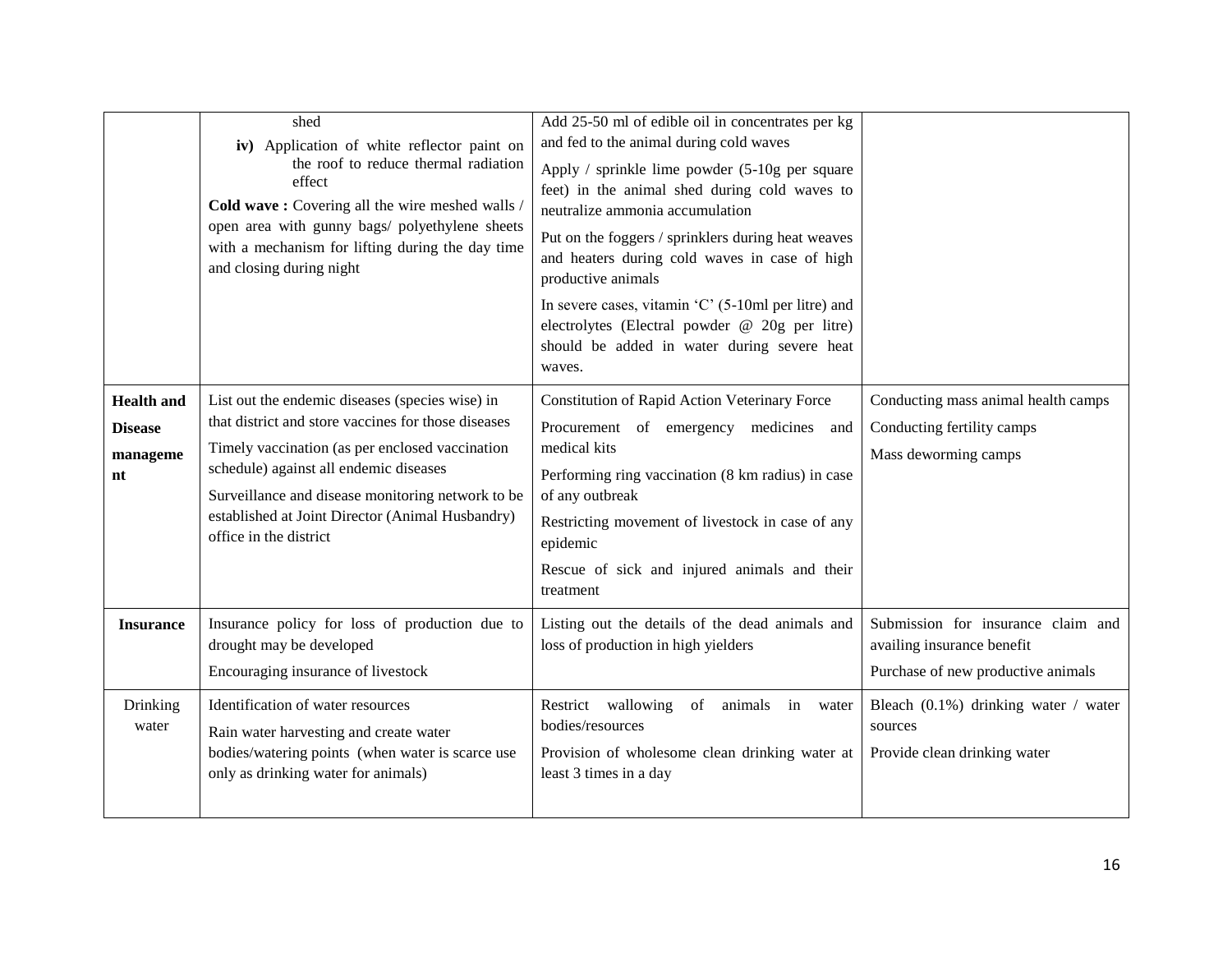### **2.5.2 Poultry**

|                                    | <b>Suggested contingency measures</b>                                                                             |                                                                                                                                                            |                                                                                                                       |
|------------------------------------|-------------------------------------------------------------------------------------------------------------------|------------------------------------------------------------------------------------------------------------------------------------------------------------|-----------------------------------------------------------------------------------------------------------------------|
|                                    | <b>Before the event</b>                                                                                           | During the event                                                                                                                                           | After the event                                                                                                       |
| <b>Drought</b>                     |                                                                                                                   |                                                                                                                                                            |                                                                                                                       |
| Shortage of feed<br>ingredients    | Storing of house hold grain like maize,<br>broken rice, bajra etc, in to use as feed in<br>case of severe drought | Supplementation only for productive birds with<br>house hold grain<br>Supplementation of shell grit (calcium) for laying<br>birds<br>Culling of weak birds | Supplementation to all survived birds                                                                                 |
| Drinking water                     | Rain water harvesting                                                                                             | Sanitation of drinking water                                                                                                                               | Give sufficient water as per the bird's<br>requirement                                                                |
| Health and disease<br>management   | Culling of sick birds.<br>Deworming and vaccination against RD<br>and fowl pox                                    | Mixing of<br>Vit. A, D, E, K and B-complex<br>including vit C in drinking water (5ml in one litre<br>water)                                                | Hygienic and sanitation of poultry<br>house<br>Disposal of dead birds by burning /<br>burying with lime powder in pit |
| <b>Floods</b>                      | NA                                                                                                                |                                                                                                                                                            |                                                                                                                       |
| <b>Cyclone</b>                     | <b>NA</b>                                                                                                         |                                                                                                                                                            |                                                                                                                       |
| Heat wave<br>and<br>cold wave      |                                                                                                                   |                                                                                                                                                            |                                                                                                                       |
| <b>Heat wave</b>                   |                                                                                                                   |                                                                                                                                                            |                                                                                                                       |
| Shelter/environmen<br>t management | Provision of proper shelter with good<br>ventilation                                                              | In severe cases, foggers/water sprinklers/wetting<br>of hanged gunny bags should be arranged<br>Don't allow for scavenging during mid day                  | Routine practices are followed                                                                                        |